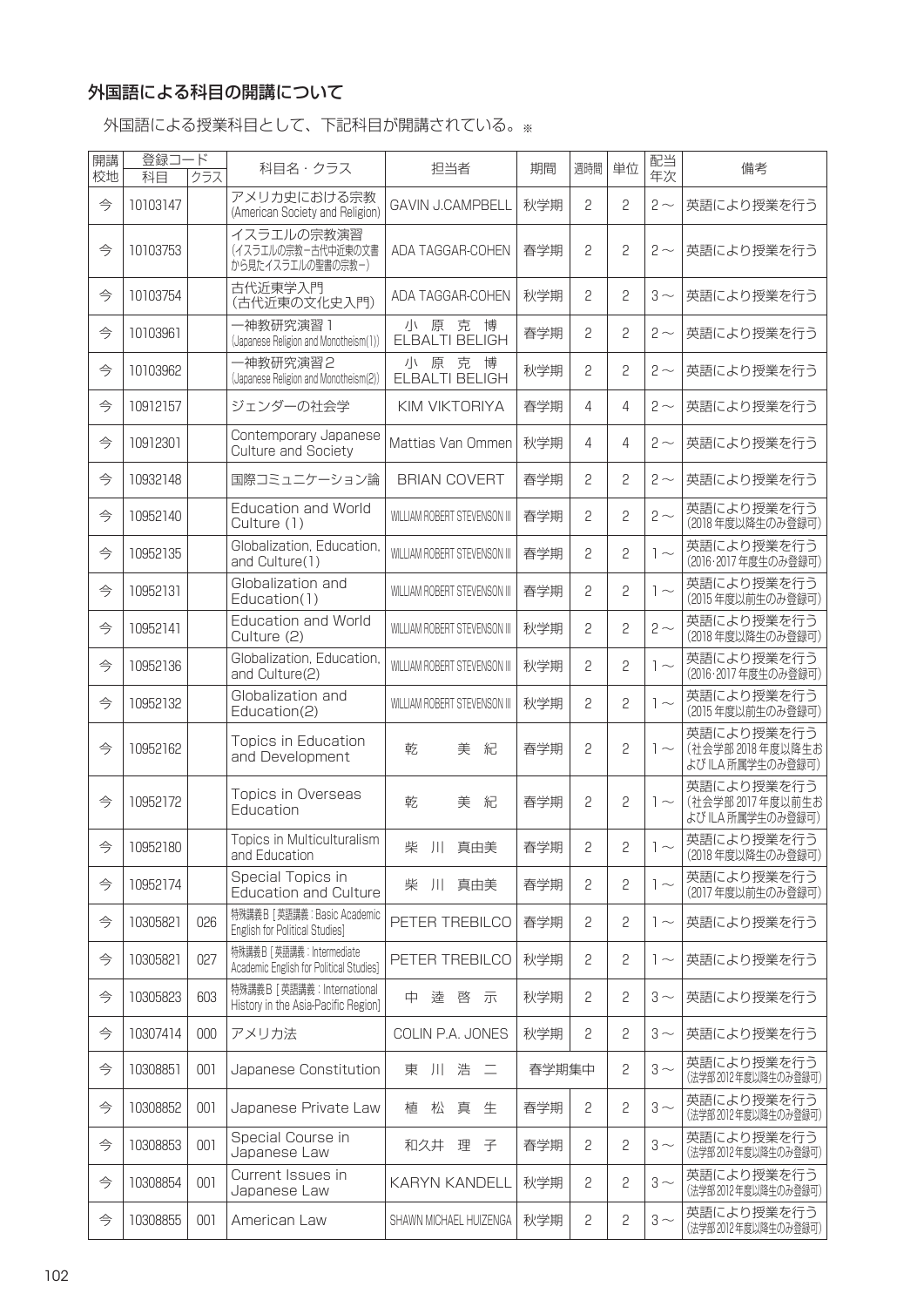| 開講<br>校地 | 登録コ·<br>科目 | ード<br>クラス | 科目名・クラス                                                                | 担当者           |   |                             |       |                               | 期間    | 週時間 | 単位 | 配当<br>年次     | 備考                                  |
|----------|------------|-----------|------------------------------------------------------------------------|---------------|---|-----------------------------|-------|-------------------------------|-------|-----|----|--------------|-------------------------------------|
| 今        | 10308856   | 001       | Asian Law                                                              |               |   |                             |       | ANSELMO REYES                 | 春学期   | 2   | 2  | $3 \sim$     | 英語により授業を行う<br>(法学部2012年度以降生のみ登録可)   |
| 今        | 10308856   | 002       | Asian Law                                                              | ANSELMO REYES |   |                             |       |                               | 秋学期   | 2   | 2  | $3 \sim$     | 英語により授業を行う<br>(法学部2012年度以降生のみ登録可)   |
| 今        | 10308856   | 003       | Asian Law                                                              |               | 黄 |                             |       | ジン霆                           | 秋学期集中 |     | 2  | $3 \sim$     | 英語により授業を行う<br>(法学部2012年度以降生のみ登録可)   |
| 今        | 10308857   | 001       | European Law                                                           | 笠             |   | 原                           |       | 宏                             | 春学期   | 2   | 2  | $3 \sim$     | 英語により授業を行う<br>(法学部2012年度以降生のみ登録可)   |
| 今        | 10308857   | 002       | European Law                                                           | 植             |   | 松                           | 真     | 生                             | 秋学期   | 2   | 2  | $3 \sim$     | 英語により授業を行う<br>(法学部2012年度以降生のみ登録可)   |
| 今        | 10308858   | 001       | Current Issues in<br>Comparative Law                                   | 高             |   | 橋                           | 宏     | 司                             | 秋学期   | 2   | 2  | $3 \sim$     | 英語により授業を行う<br>(法学部2012年度以降生のみ登録可)   |
| 今        | 10308858   | 002       | Current Issues in<br>Comparative Law                                   |               |   |                             |       | <b>JAY KLAPHAKE</b>           | 春学期   | 2   | 2  | $3 \sim$     | 英語により授業を行う<br>(法学部2012年度以降生のみ登録可)   |
| 今        | 10308858   | 003       | Current Issues in<br>Comparative Law                                   |               | 西 | 谷                           | 祐     | 子                             | 春学期   | 2   | 2  | $3 \sim$     | 英語により授業を行う<br>(法学部2012年度以降生のみ登録可)   |
| 今        | 10308858   | 004       | Current Issues in<br>Comparative Law                                   |               |   |                             |       | ANSELMO REYES                 | 春学期   | 2   | 2  | $3 \sim$     | 英語により授業を行う<br>(法学部2012年度以降生のみ登録可)   |
| 今        | 10308858   | 005       | Current Issues in<br>Comparative Law                                   |               |   |                             |       | ANSELMO REYES                 | 秋学期   | 2   | 2  | $3 \sim$     | 英語により授業を行う<br>(法学部2012年度以降生のみ登録可)   |
| 今        | 10308859   | 001       | International Law                                                      | 新             |   | 井                           |       | 京                             | 春学期   | 2   | 2  | $3\sim$      | 英語により授業を行う<br>(法学部2012年度以降生のみ登録可)   |
| 今        | 10308860   | 001       | International<br>Arbitration                                           | 高             |   | 橋                           | 宏     | 司                             | 秋学期   | 2   | 2  | $3\sim$      | 英語により授業を行う<br>(法学部2012年度以降生のみ登録可)   |
| 今        | 10308860   | 002       | International<br>Arbitration                                           |               |   |                             |       | <b>JAMES CLAXTON</b>          | 秋学期   | 2   | 2  | $3 \sim$     | 英語により授業を行う<br>(法学部2012年度以降生のみ登録可)   |
| 今        | 10308860   | 003       | International<br>Arbitration                                           |               |   |                             |       | ANSELMO REYES                 | 春学期   | 2   | 2  | $3 \sim$     | 英語により授業を行う<br>(法学部2012年度以降生のみ登録可)   |
| 今        | 10308860   | 004       | International<br>Arbitration                                           |               |   |                             |       | ANSELMO REYES                 | 秋学期   | 2   | 2  | $3 \sim$     | 英語により授業を行う<br>(法学部2012年度以降生のみ登録可)   |
| 今        | 10308861   | 001       | International Institutions<br>and Global Law                           |               |   |                             |       | ANSELMO REYES                 | 春学期   | 2   | 2  | $3\sim$      | 英語により授業を行う<br>(法学部2012年度以降生のみ登録可)   |
| 今        | 10308861   | 002       | International Institutions<br>and Global Law                           |               |   |                             |       | ANSELMO REYES                 | 秋学期   | 2   | 2  | $3 \sim$     | 英語により授業を行う<br>(法学部2012年度以降生のみ登録可)   |
| 今        | 10308862   | 001       | Current Issues in<br>Global Law                                        |               | 高 |                             | 橋 宏 司 |                               | 秋学期   | 2   | 2  | $3 \sim$     | 英語により授業を行う<br>(法字部 2012 年度以降生のみ登録可) |
| 今        | 10308862   | 002       | Current Issues in<br>Global Law                                        |               |   |                             |       | <b>JAY KLAPHAKE</b>           | 秋学期   | 2   | 2  | $3\sim$      | 英語により授業を行う<br>(法学部2012年度以降生のみ登録可)   |
| 今        | 10308862   | 003       | Current Issues in<br>Global Law                                        |               |   |                             |       | COLIN P.A. JONES              | 秋学期   | 2   | 2  | $3\sim$      | 英語により授業を行う<br>(法学部2012年度以降生のみ登録可)   |
| 今        | 10308863   | 000       | International Commercial<br>Arbitration Moot 1                         |               |   | 小倉                          |       | 隆                             | 春学期   | 2   | 2  | $3\sim$      | 英語により授業を行う<br>(法学部2012年度以降生のみ登録可)   |
| 今        | 10308864   | 000       | International Commercial<br>Arbitration Moot 2                         |               | 小 | 倉                           |       | 隆                             | 秋学期   | 2   | 2  | $3\sim$      | 英語により授業を行う<br>(法学部2012年度以降生のみ登録可)   |
| 今        | 10308866   | 000       | International Law<br>Moot 2                                            |               | 新 | 井                           |       | 京                             | 秋学期   | 2   | 2  | $3 \sim$     | 英語により授業を行う<br>(法学部2012年度以降生のみ登録可)   |
| 今        | 10308875   | 000       | Public Opinion and<br><b>Political Participation</b><br>in Japan       | 西             |   | 澤                           | 由     | 隆                             | 秋学期   | 2   | 2  | $3\sim$      | 英語により授業を行う<br>(法学部2013年度以降生のみ登録可)   |
| 今        | 10308876   | 000       | Development and<br>Democracy in East Asia                              |               | 鈴 | 木                           | 絢     | 女                             | 秋学期   | 2   | 2  | $3 \sim$     | 英語により授業を行う<br>(法学部2013年度以降生のみ登録可)   |
| 今        | 10523620   | 001       | 専門外国語特講 -1<br>Language and Culture in<br><b>International Business</b> |               | 佐 | 藤                           | 研     | $\overbrace{\phantom{12333}}$ | 春学期   | 2   | 2  | $3 \sim$     | 英語による講義<br>(商学部生のみ登録可)              |
| 今        | 10523620   | 002       | 専門外国語特講 -2<br>International Career Development                         |               |   |                             |       | ALEX M.HAYASHI                | 秋学期   | 2   | 2  | $3\sim$      | 英語による講義<br>(商学部生のみ登録可)              |
| 今        | 10523620   | 003       | 専門外国語特講-3<br><b>Global Business History</b>                            |               | 西 | 村                           | 成     | 弘                             | 秋学期   | 2   | 2  | $3\sim$      | 英語による講義<br>(商学部生のみ登録可)              |
| 今        | 10702003   | 007       | アカデミック・スキル1 (読解)<br>「英語で考える遺伝子操作と AI 技術」                               |               | 西 | $\mathop{\perp\!\!\!\perp}$ |       | 渓                             | 秋学期   | 2   | 2  | $\mathbf{1}$ | 英語による講義<br>(政策学部生のみ登録可)             |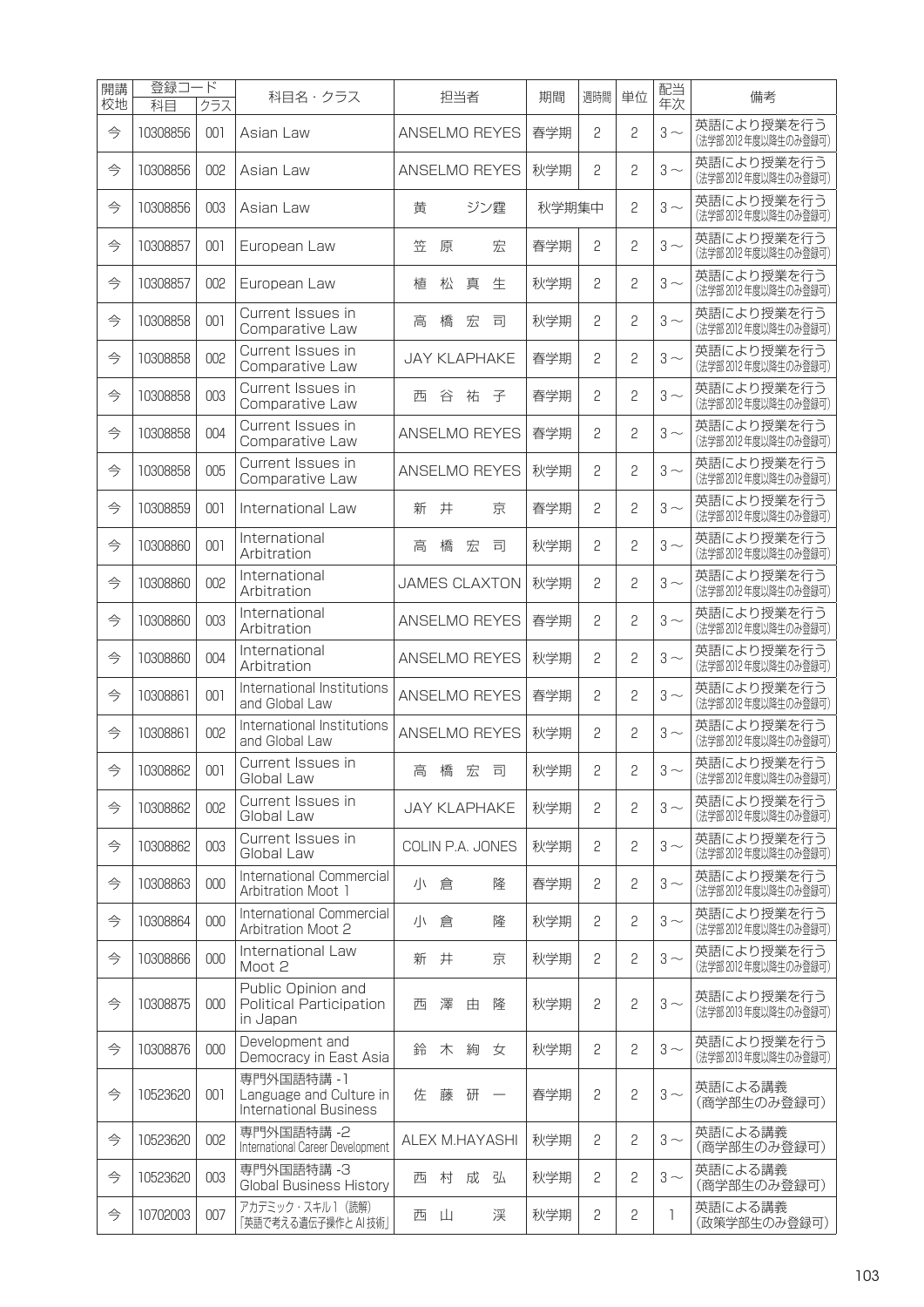| 開講<br>校地 | 登録コ<br>科目 | ード<br>クラス | 科目名・クラス                                                               |   | 担当者 |                       | 期間  | 週時間          | 単位 | 配当<br>年次     | 備考                                           |
|----------|-----------|-----------|-----------------------------------------------------------------------|---|-----|-----------------------|-----|--------------|----|--------------|----------------------------------------------|
| 今        | 10702003  | 008       | アカデミック·スキル1(読解)<br>「子ども・若者の政治参加:ロジャー・<br>ハートの「子ども参加論」を読む」             | 西 | Щ   | 渓                     | 秋学期 | 2            | 2  | <sup>1</sup> | 英語による講義<br>(政策学部生のみ登録可)                      |
| 今        | 10702004  | 208       | アカデミック·スキル2(伝達)<br>「映像から読み解く「現代世界と差異」」                                | 増 | 渕   | あさ子                   | 春学期 | 2            | 2  | 2            | 英語による講義<br>(政策学部生のみ登録可)                      |
| 今        | 10702004  | 209       | アカデミック·スキル2(伝達)<br>「映像から読み解く「現代世界と差異」」                                | 増 | 渕   | あさ子                   | 春学期 | 2            | 2  | 2            | 英語による講義<br>(政策学部生のみ登録可)                      |
| 今        | 10702626  | 007       | 政策トピックス - 7<br>「民主主義の危機と民主主義のイノベーション」                                 | 西 | Ш   | 渓                     | 秋学期 | 2            | 2  | $2 \sim$     | 英語による講義                                      |
| ⊞        | 11610202  |           | 技術英語 I                                                                |   |     | Ivan TANEV            | 春学期 | 2            | 1  | $3\sim$      | 英語により授業を行う<br>(理工学部インテリジェント<br>情報工学科生のみ登録可)  |
| ⊞        | 11615046  |           | 技術英語                                                                  |   |     | Ivan TANEV            | 秋学期 | 2            | 2  | $3\sim$      | 英語により授業を行う<br>(理工学部情報システムデ<br>ザイン学科生のみ登録可)   |
| 田        | 11615084  |           | マルチエージェント工学                                                           |   |     | Ivan TANEV            | 秋学期 | 2            | 2  | $2 \sim$     | 英語により授業を行う<br>(理工学部情報システムデ<br>ザイン学科生のみ登録可)   |
| ⊞        | 11502064  |           | スポーツ健康科学グローバル演習<br>(スポーツを通して実践英語を身に着けよう)                              | 橘 |     | 都<br>未                | 秋学期 | 2            | 2  | $2 \sim$     | 英語により授業を行う<br>(スポーツ健康科学部 2018<br>年度以降生のみ登録可) |
| 今        | 12234051  |           | Global and Regional<br>Cultural Studies Seminar 1                     |   |     | SUSANNA PAVLOSKA      | 春学期 | 2            | 2  | $2 \sim$     | 英語により授業を行う<br>(グローバル地域文化<br>学部生のみ登録可)        |
| 今        | 12234052  |           | Global and Regional<br>Cultural Studies Seminar 2                     |   |     | <b>BLAKE TURNBULL</b> | 春学期 | 2            | 2  | $2 \sim$     | 英語により授業を行う<br>(グローバル地域文化<br>学部生のみ登録可)        |
| 今        | 12234053  |           | Global and Regional<br><b>Cultural Studies Seminar 3</b>              | 崎 | 田   | 智<br>子                | 秋学期 | 2            | 2  | $2 \sim$     | 英語により授業を行う<br>(グローバル地域文化<br>学部生のみ登録可)        |
| 今        | 12234054  |           | Global and Regional<br>Cultural Studies Seminar 4                     | 倉 | 科   | 希                     | 秋学期 | 2            | 2  | $2 \sim$     | 英語により授業を行う<br>(グローバル地域文化<br>学部生のみ登録可)        |
| 今        | 16000224  | 053       | 比較言語文化論 1 - 53                                                        |   |     | ESTA TINA OTTMAN      | 春学期 | 2            | 2  | $\sim$       | 英語により授業を行う                                   |
| 今        | 16000225  | 051       | 比較言語文化論 2 - 51                                                        | 潘 |     | 毅<br>哲                | 秋学期 | 2            | 2  | $1 \sim$     | 中国語により授業を行う                                  |
| 今        | 16000200  | 000       | ジョイント・セミナー<br>比較文化論                                                   |   | 村   | 太郎<br>JAMES J.ORR     | 秋学期 | 4            | 4  | $2 \sim$     | 主に英語により授業を行う                                 |
| 今        | 16000205  | 053       | 日本の伝統と芸能                                                              | 高 |     | 永珍                    | 春学期 | 2            | 2  | $\sim$       | コリア語により授業を行う<br>(2017年度以前生のみ登録可)             |
| 今        | 16000215  | 052       | 日本とアジア2                                                               | 高 |     | 永珍                    | 秋学期 | 2            | 2  | $1 -$        | コリア語により授業を行う                                 |
| 今        | 16606500  | 052       | テュービンゲン大学科目                                                           |   |     | MICHAEL WACHUTKA      | 秋学期 | $\mathbf{S}$ | 2  | $1 \sim$     | ドイツ語により授業を行う                                 |
| 田        | 16000702  | 001       | Introduction to Japanese<br>Culture in the Global Context             |   |     | ANYA CLARISSA BENSON  | 春学期 | $\mathbf{S}$ | 2  | $1 \sim$     | 英語により授業を行う                                   |
| 田        | 16000702  | 002       | Introduction to Japanese<br>Culture in the Global Context             |   |     | ANYA CLARISSA BENSON  | 秋学期 | $\mathbf{S}$ | 2  | $1 \sim$     | 英語により授業を行う                                   |
| 今        | 16000702  | 051       | Introduction to Japanese<br>Culture in the Global Context             |   |     | ANYA CLARISSA BENSON  | 春学期 | $\mathbf{S}$ | 2  | $1 -$        | 英語により授業を行う                                   |
| 今        | 16000702  | 052       | Introduction to Japanese<br>Culture in the Global Context             |   |     | DIAZ SANCHO IVAN      | 秋学期 | $\mathbf{S}$ | 2  | $1 -$        | 英語により授業を行う                                   |
| 田        | 16000703  | 001       | Introduction to Japanese<br>Society in the Global Context             |   |     | ESTA TINA OTTMAN      | 春学期 | 2            | 2  | $1 -$        | 英語により授業を行う                                   |
| 今        | 16000703  | 051       | Introduction to Japanese<br>Society in the Global Context             |   |     | ESTA TINA OTTMAN      | 春学期 | $\mathbf{S}$ | 2  | $1 -$        | 英語により授業を行う                                   |
| 今        | 16000703  | 052       | Introduction to Japanese<br>Society in the Global Context             |   |     | DIAZ SANCHO IVAN      | 秋学期 | 2            | 2  | $1 -$        | 英語により授業を行う                                   |
| 田        | 16000704  | 001       | Introduction to the Nature of Japan<br>and Asia in the Global Context |   | 有 井 | 健                     | 春学期 | $\mathbf{S}$ | 2  | $1 -$        | 英語により授業を行う                                   |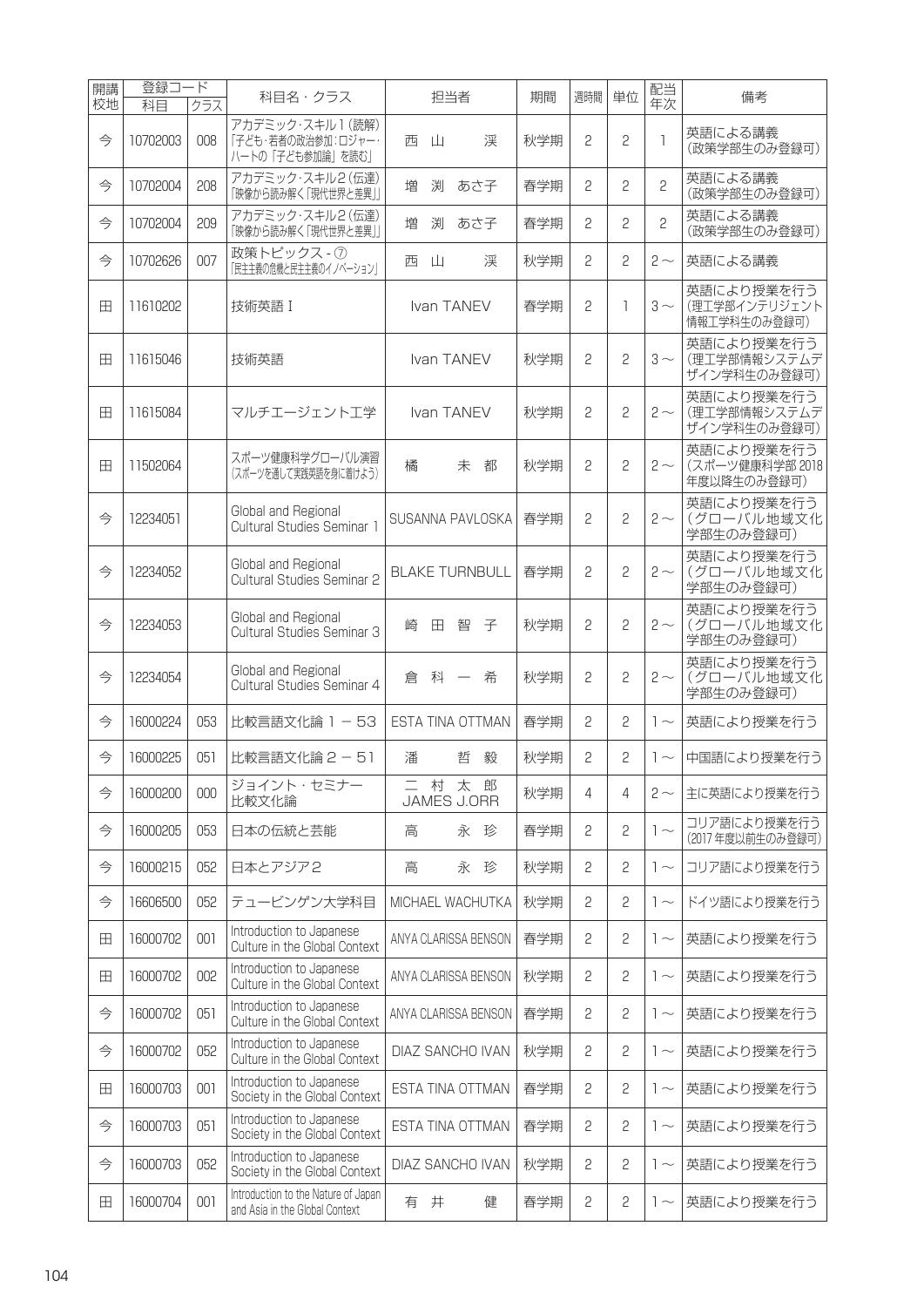| 開講 | 登録コ      | $-\kappa$ | 科目名・クラス                                                               |   | 担当者 |  | 期間                        | 週時間 | 単位           | 配当             | 備考           |                                      |
|----|----------|-----------|-----------------------------------------------------------------------|---|-----|--|---------------------------|-----|--------------|----------------|--------------|--------------------------------------|
| 校地 | 科目       | クラス       | Introduction to the Nature of Japan                                   |   |     |  |                           |     |              |                | 年次           |                                      |
| ⊞  | 16000704 | 002       | and Asia in the Global Context                                        | 有 | 井   |  | 健                         | 秋学期 | 2            | 2              | $1 -$        | 英語により授業を行う                           |
| 今  | 16000704 | 051       | Introduction to the Nature of Japan<br>and Asia in the Global Context | 有 | 井   |  | 健                         | 春学期 | 2            | $\overline{c}$ | $1 -$        | 英語により授業を行う                           |
| 今  | 16000704 | 052       | Introduction to the Nature of Japan<br>and Asia in the Global Context | 有 | 井   |  | 健                         | 秋学期 | 2            | 2              | $1 -$        | 英語により授業を行う                           |
| ⊞  | 16000705 | 001       | Humanities and<br>Global Issues                                       |   |     |  | ANYA CLARISSA BENSON      | 秋学期 | 2            | 2              | $2 \sim$     | 英語により授業を行う                           |
| 今  | 16000705 | 051       | Humanities and<br>Global Issues                                       |   |     |  | ANYA CLARISSA BENSON      | 春学期 | 2            | 2              | $2 \sim$     | 英語により授業を行う                           |
| 今  | 16000705 | 052       | Humanities and<br>Global Issues                                       | 池 | 端   |  | 千賀子                       | 秋学期 | 2            | 2              | $2 \sim$     | 英語により授業を行う                           |
| 今  | 16000706 |           | Social Sciences and<br>Global Issues                                  |   |     |  | ESTA TINA OTTMAN          | 秋学期 | 2            | 2              | $2 \sim$     | 英語により授業を行う                           |
| 田  | 16000707 | 001       | Natural Sciences and<br>Global Issues                                 | 有 | 井   |  | 健                         | 春学期 | 2            | 2              | $2 \sim$     | 英語により授業を行う                           |
| 今  | 16000707 | 051       | Natural Sciences and<br>Global Issues                                 | 有 | 井   |  | 健                         | 春学期 | 2            | 2              | $2 \sim$     | 英語により授業を行う                           |
| 今  | 16000708 | 051       | Japan in Modern<br>World History                                      |   |     |  | <b>IGNACIO ARISTIMUNO</b> | 春学期 | 2            | 2              | $1\sim$      | 英語により授業を行う                           |
| 今  | 16000708 | 052       | Japan in Modern<br>World History                                      |   |     |  | DIAZ SANCHO IVAN          | 秋学期 | 2            | 2              | $1\sim$      | 英語により授業を行う                           |
| 今  | 16000709 | 051       | International Relations<br>in the Postwar Era                         |   |     |  | <b>GARTH WARRIES</b>      | 春学期 | 2            | 2              | $1\sim$      | 英語により授業を行う                           |
| 今  | 16000709 | 052       | International Relations<br>in the Postwar Era                         |   |     |  | <b>GARTH WARRIES</b>      | 秋学期 | 2            | 2              | $1\sim$      | 英語により授業を行う                           |
| 田  | 16000710 | 001       | Issues in Japanese<br>Culture                                         |   |     |  | ANYA CLARISSA BENSON      | 春学期 | 2            | 2              | $1\sim$      | 英語により授業を行う                           |
| 今  | 16000710 | 051       | Issues in Japanese<br>Culture                                         |   |     |  | <b>IGNACIO ARISTIMUNO</b> | 春学期 | 2            | 2              | $1\sim$      | 英語により授業を行う                           |
| 今  | 16000710 | 052       | Issues in Japanese<br>Culture                                         |   |     |  | ANYA CLARISSA BENSON      | 秋学期 | 2            | 2              | $1 -$        | 英語により授業を行う                           |
| 田  | 16000711 | 001       | Japanese Thought<br>and Religion 1                                    |   |     |  | <b>IGNACIO ARISTIMUNO</b> | 春学期 | 2            | 2              | $1 -$        | 英語により授業を行う<br>(2016~2017年度生のみ登録可)    |
| 今  | 16000711 | 051       | Japanese Thought<br>and Religion 1                                    |   |     |  | IGNACIO ARISTIMUNO        | 春学期 | 2            | 2              | $\vert \sim$ | 英語により授業を行う<br>(2016 ~ 2017 年度生のみ登録可) |
| 田  | 16000212 | 001       | 日本の思想・宗教 1                                                            |   |     |  | <b>IGNACIO ARISTIMUNO</b> | 春学期 | $\mathbf{S}$ | $\mathbf{c}$   | $1\sim$      | 英語により授業を行う<br>(2015年度以前生のみ登録可)       |
| 今  | 16000212 | 052       | 日本の思想・宗教 1                                                            |   |     |  | <b>IGNACIO ARISTIMUNO</b> | 春学期 | 2            | 2              | $1 -$        | 英語により授業を行う<br>(2015年度以前生のみ登録可)       |
| 田  | 16000712 | 001       | Japanese Thought<br>and Religion 2                                    |   |     |  | <b>IGNACIO ARISTIMUNO</b> | 秋学期 | 2            | 2              | $1 -$        | 英語により授業を行う<br>(2016~2017年度生のみ登録可)    |
| 今  | 16000712 | 051       | Japanese Thought<br>and Religion 2                                    |   |     |  | <b>IGNACIO ARISTIMUNO</b> | 秋学期 | 2            | 2              | $1\sim$      | 英語により授業を行う<br>(2016~2017年度生のみ登録可)    |
| 田  | 16000213 | 001       | 日本の思想・宗教 2                                                            |   |     |  | <b>IGNACIO ARISTIMUNO</b> | 秋学期 | 2            | 2              | $1 -$        | 英語により授業を行う<br>(2015年度以前生のみ登録可)       |
| 今  | 16000213 | 052       | 日本の思想·宗教 2                                                            |   |     |  | <b>IGNACIO ARISTIMUNO</b> | 秋学期 | 2            | 2              | $1 -$        | 英語により授業を行う<br>(2015年度以前生のみ登録可)       |
| 田  | 16000713 | 001       | Tradition and Art in<br>Japan 1                                       |   |     |  | <b>IGNACIO ARISTIMUNO</b> | 秋学期 | 2            | 2              | $1 -$        | 英語により授業を行う<br>(2016~2017年度生のみ登録可)    |
| 今  | 16000713 | 051       | Tradition and Art in<br>Japan 1                                       |   |     |  | <b>IGNACIO ARISTIMUNO</b> | 秋学期 | 2            | 2              | $1\sim$      | 英語により授業を行う<br>(2016~2017年度生のみ登録可)    |
| 田  | 16000207 | 002       | 日本の伝統と芸術                                                              |   |     |  | <b>IGNACIO ARISTIMUNO</b> | 秋学期 | 2            | 2              | $1\sim$      | 英語により授業を行う<br>(2015年度以前生のみ登録可)       |
| 今  | 16000207 | 054       | 日本の伝統と芸術                                                              |   |     |  | <b>IGNACIO ARISTIMUNO</b> | 秋学期 | 2            | 2              | $1\sim$      | 英語により授業を行う<br>(2015年度以前生のみ登録可)       |
| 田  | 16000714 | 001       | Tradition and Art in<br>Japan 2                                       |   |     |  | <b>IGNACIO ARISTIMUNO</b> | 春学期 | 2            | 2              | $1 \sim$     | 英語により授業を行う<br>(2016~2017年度生のみ登録可)    |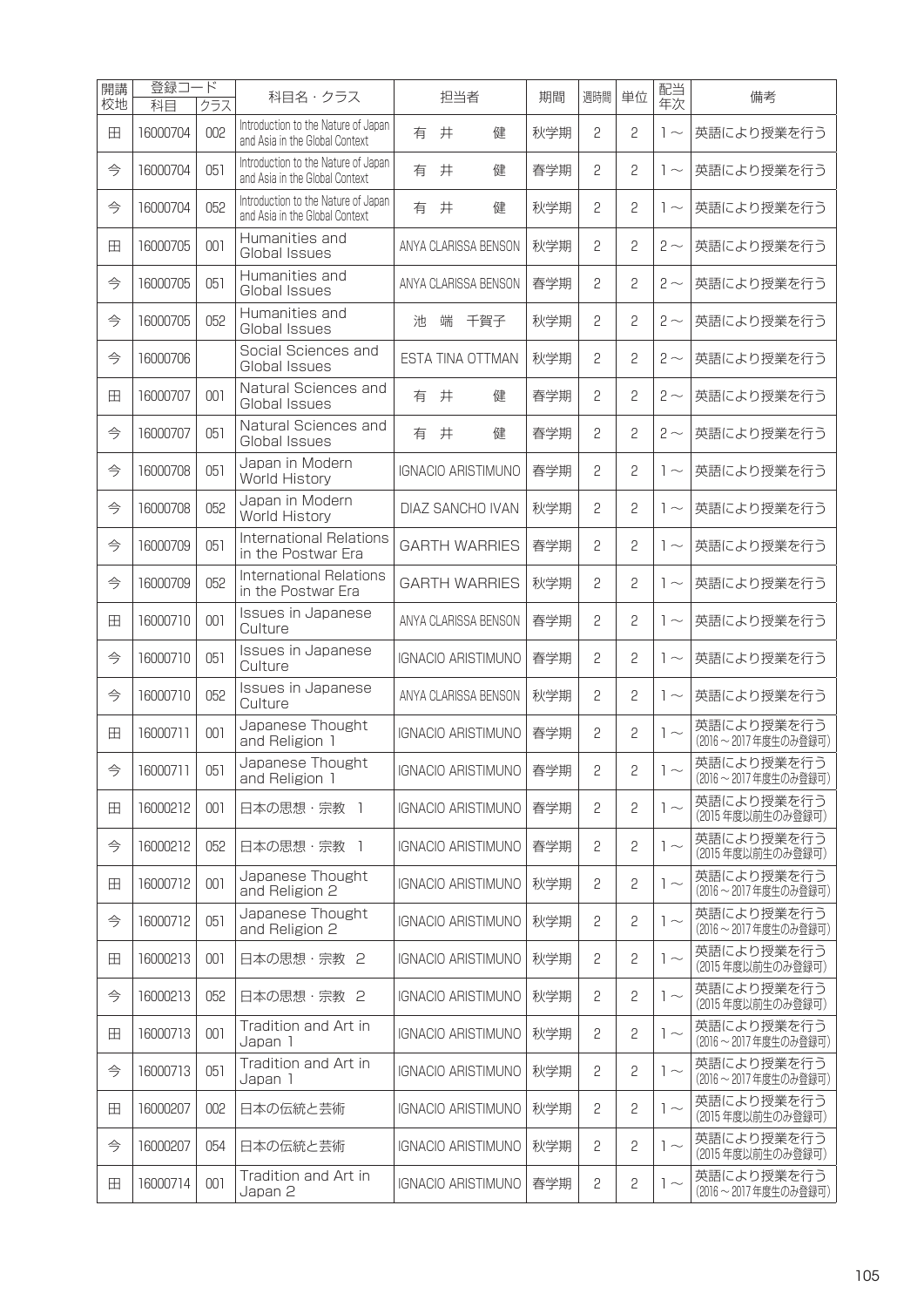| 開講<br>校地 | 登録コ<br>科目 | ード<br>クラス | 科目名・クラス                                                        | 担当者                       | 期間  | 週時間          | 単位           | 配当<br>年次     | 備考                                |
|----------|-----------|-----------|----------------------------------------------------------------|---------------------------|-----|--------------|--------------|--------------|-----------------------------------|
| 今        | 16000714  | 051       | Tradition and Art in<br>Japan 2                                | <b>IGNACIO ARISTIMUNO</b> | 春学期 | 2            | 2            | $1 -$        | 英語により授業を行う<br>(2016~2017年度生のみ登録可) |
| 田        | 16000207  | 001       | 日本の伝統と芸術                                                       | <b>IGNACIO ARISTIMUNO</b> | 春学期 | 2            | 2            | $1 \sim$     | 英語により授業を行う<br>(2015年度以前生のみ登録可)    |
| 今        | 16000207  | 053       | 日本の伝統と芸術                                                       | <b>IGNACIO ARISTIMUNO</b> | 春学期 | 2            | $\mathbf{c}$ | $1 -$        | 英語により授業を行う<br>(2015年度以前生のみ登録可)    |
| 今        | 16000216  | 051       | Japan Today 1                                                  | <b>OMAR YUSEF BAKER</b>   | 春学期 | 2            | 2            | $1 \sim$     | 英語により授業を行う<br>(2017年度以前生のみ登録可)    |
| 今        | 16000216  | 052       | Japan Today 1                                                  | <b>OMAR YUSEF BAKER</b>   | 秋学期 | 2            | 2            | $1 -$        | 英語により授業を行う<br>(2017年度以前生のみ登録可)    |
| 今        | 16000217  | 051       | Japan Today 2                                                  | <b>OMAR YUSEF BAKER</b>   | 春学期 | 2            | 2            | $1 -$        | 英語により授業を行う<br>(2017年度以前生のみ登録可)    |
| 今        | 16000217  | 052       | Japan Today 2                                                  | <b>OMAR YUSEF BAKER</b>   | 秋学期 | 2            | 2            | $1 -$        | 英語により授業を行う<br>(2017年度以前生のみ登録可)    |
| 田        | 16000715  | 001       | Democracy and Politics: A<br>Comparative Perspective           | <b>GARTH WARRIES</b>      | 秋学期 | 2            | 2            | $1 -$        | 英語により授業を行う                        |
| 今        | 16000715  | 051       | Democracy and Politics: A<br><b>Comparative Perspective</b>    | <b>GARTH WARRIES</b>      | 秋学期 | 2            | 2            | $1 \sim$     | 英語により授業を行う                        |
| 田        | 16000716  | 001       | Education in the Age<br>of Globalization                       | ANYA CLARISSA BENSON      | 春学期 | 2            | 2            | $1 -$        | 英語により授業を行う                        |
| 今        | 16000716  | 051       | Education in the Age<br>of Globalization                       | ANYA CLARISSA BENSON      | 春学期 | 2            | 2            | $1 \sim$     | 英語により授業を行う                        |
| 田        | 16000717  | 001       | Issues in Intercultural<br>Communication                       | <b>IGNACIO ARISTIMUNO</b> | 秋学期 | 2            | 2            | $1 \sim$     | 英語により授業を行う                        |
| 今        | 16000717  | 051       | Issues in Intercultural<br>Communication                       | <b>IGNACIO ARISTIMUNO</b> | 秋学期 | 2            | 2            | $1 \sim$     | 英語により授業を行う                        |
| 今        | 16000718  |           | Economy and Business<br>in the Global Context 1                | 宏一郎<br>森                  | 春学期 | 2            | 2            | $1 \sim$     | 英語により授業を行う                        |
| 今        | 16000719  |           | Economy and Business<br>in the Global Context 2                | 森<br>宏一郎                  | 秋学期 | 2            | 2            | $1 \sim$     | 英語により授業を行う                        |
| 今        | 16000720  | 051       | <b>Critical Social Issues in</b><br>Contemporary Japan 1       | <b>WILLIAM BRADLEY</b>    | 春学期 | 2            | 2            | $1\sim$      | 英語により授業を行う<br>(2016年度以降生のみ登録可)    |
| 今        | 16000720  | 052       | Critical Social Issues in<br>Contemporary Japan 1              | <b>WILLIAM BRADLEY</b>    | 秋学期 | 2            | 2            | $1\sim$      | 英語により授業を行う<br>(2016年度以降生のみ登録可)    |
| 今        | 16000218  | 051       | 日本の社会事情                                                        | WILLIAM BRADLEY           | 春学期 | 2            | 2            | $1\sim$      | 英語により授業を行う<br>(2015 年度以則生のみ登録可)   |
| 今        | 16000218  | 052       | 日本の社会事情                                                        | <b>WILLIAM BRADLEY</b>    | 秋学期 | 2            | 2            | $1 -$        | 英語により授業を行う<br>(2015年度以前生のみ登録可)    |
| 今        | 16000721  | 051       | Critical Social Issues in<br>Contemporary Japan 2              | <b>WILLIAM BRADLEY</b>    | 春学期 | 2            | 2            | $1 \sim$     | 英語により授業を行う                        |
| 今        | 16000721  | 052       | Critical Social Issues in<br>Contemporary Japan 2              | <b>WILLIAM BRADLEY</b>    | 秋学期 | $\mathbf{S}$ | 2            | $1 \sim$     | 英語により授業を行う                        |
| 今        | 16000724  |           | Statistics for the Social<br>Sciences and Humanities           | VOLODYMYR MYGDALSKYY      | 秋学期 | 2            | 2            | $1 \sim$     | 英語により授業を行う                        |
| 今        | 16000725  |           | Introduction to Computer Science<br>and Information Technology | VOLODYMYR MYGDALSKYY      | 春学期 | 2            | 2            | $\sim$       | 英語により授業を行う                        |
| 今        | 16000728  |           | Conservation of Japanese<br>Nature and Environment             | 井<br>有<br>健               | 秋学期 | 2            | 2            | $1 \sim$     | 英語により授業を行う                        |
| 今        | 16000730  |           | Science of Natural<br><b>Disasters</b>                         | 井<br>健<br>有               | 春学期 | 2            | 2            | $1 \sim$     | 英語により授業を行う                        |
| 今        | 16000731  |           | Principles of Economics                                        | 森<br>宏一郎                  | 春学期 | 2            | 2            | $\sim$       | 英語により授業を行う                        |
| 今        | 16000732  |           | <b>Environmental Economics</b><br>and Sustainability           | 宏一郎<br>森                  | 秋学期 | 2            | 2            | $1 \sim$     | 英語により授業を行う                        |
| 今        | 16091201  | 051       | Advanced Seminar 1                                             | ANYA CLARISSA BENSON      | 春学期 | 2            | 2            | $1 \sim$     | 英語により授業を行う                        |
| 今        | 16091201  | 052       | Advanced Seminar 1                                             | ANYA CLARISSA BENSON      | 秋学期 | 2            | 2            | $\vert \sim$ | 英語により授業を行う                        |